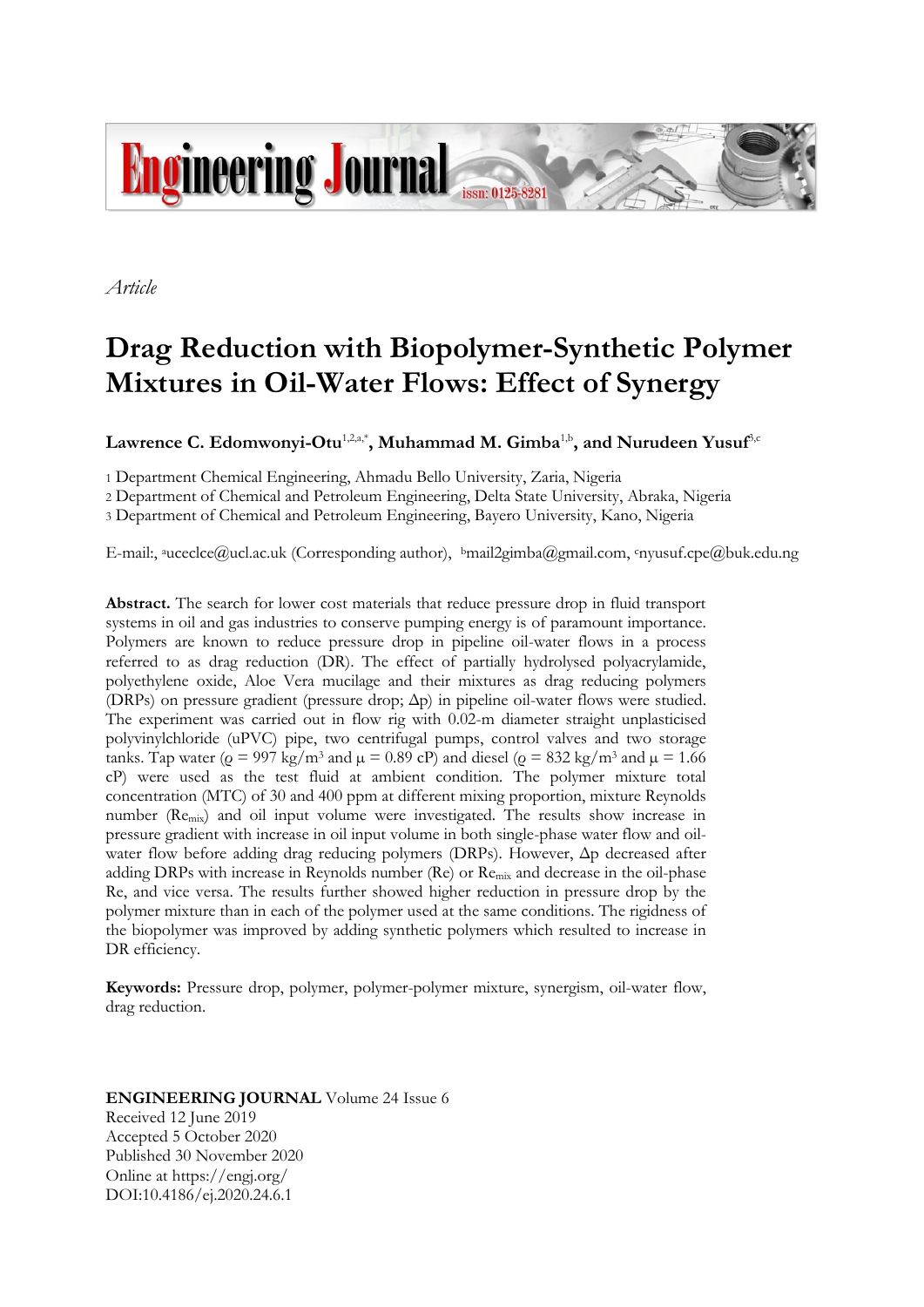# **1. Introduction**

From the recent past, there is an increase in the amount of water extracted from ageing oil wells [1]. Water is often added into crude oil pipelines to reduce frictional pressure drop (ΔP) and improve oil production. Thus, high pumping energy is needed due to high  $\Delta P$ experienced in transporting these liquids (oil-water mixture) over long distances which increase the operational cost [2–4]. Many authors reported that adding small drag reducing agents (polymers, surfactants, fibers as well as their mixtures) reduce  $\Delta p$  in pipeline fluid flow known as drag reduction (DR) which lead to conservation of pumping energy [5–9]. Industrial applications of DR such as drilling of oil from reservoir, crude oil pipeline transportation, and so on emanate from Tom's effect in 1948 [6, 7].

With regards to the different types of drag reducing agents (DRAs), polymers are considered to be efficient by many authors because of its rheological properties and resistance to shear force [8]. The selection of polymer to be used in DR in any particular application is guided by solubility; molecular weight  $(> 10<sup>6</sup> g/mol)$ ; and flexibility or rigidity of the polymer in the fluid [9, 10]. Drag reducing polymers (DRPs) can be obtained from either artificial or natural sources (synthetic or biopolymer). Biopolymer (Guar gum, Xanthan gum, Aloe barbadensis miller, okra among others) are environmentally friendly, fairly shear stable, low resistance to biodegradation but less efficient on DR because they are highly rigid compared to synthetic DRPs [10–14]. Synthesized DRPs (polyethylene oxide, hydrolyzed polyacrylamide and polyacrylamide) are soluble in water and efficient in reduction of  $\Delta P$  in pipeline flow [2, 6]. Synthetic DRPs faces the problem of environmental impact challenges and degradation in shear-unstable in lengthened chaotic flow; hence their efficiency on DR declines [10, 11, 15]. Many efforts have been made to improve DR efficiency by combining synthetic DRPs with biopolymers and surfactants in other to have a synergistic effect in singlephase water flow [2, 6, 11, 14, 16–19].

In oil-water flows (multiphase flow; MPF), patterns such as stratified flow, annular flow, dispersed flow, slug flow and plug flow have been reported [3, 4, 20]. The flow patterns rely on velocity, pipe geometry and diameter, density, viscosity, surface wetting, interfacial tension and pipe roughness [1, 7, 20–23]. Parametric quantities such as pipe diameter, mixture velocity (summation of superficial velocity of oil and water phase), density, viscosity and volume fraction of each phase at constant temperature and pressure are responsible for ΔP in oil-water flows [21–23]. Many researchers have shown that DRPs has positive effect on  $\Delta P$  and flow pattern in oil-water flows [1, 4, 7, 9, 20–26].

They effect of two polymers (co-polymer of polyacrylamide and sodium acrylate) concentrations (20 and 50 ppm) on DR in oil-water flows was first reported by [20]. They achieved maximum DR of 50% in 14 millimeters internal diameter (mm ID) horizontal acrylic

pipe. Their findings also conformed to the work of [21] which showed that ΔP decreases with increase in the water phase velocity. The effect of polymer addition on Δp and interfacial waves in oil-water was studied using HPAM in pipe (acrylic) 14 mm ID with a middle distillate as oil phase by [3]. They reported that mixture velocity alters Δp in MPF and 20 ppm of drag reducing polymer (DRP) significantly reduced drag in both single and MPF. [22] investigated the effect of pipe diameter in 0.019 m and 0.0254 m on drag reduction using magnafloc 1035 with concentration ranging from 2–30 ppm in horizontal MPF. They achieved DR of 60% and 45% in 0.0254 m and 0.019 m ID pipe respectively. [23] studied DR with polymer in MPF in horizontal pipe diameter of 0.0747 m and length of 12 m using a copolymer (AN 105-SH polymer). They reported that DR declined with increase in oil input fraction and increased with increase in mixture velocity. The effect of DRP (magnafloc 1035) was studied on ΔP with concentration ranging from 2 - 10 ppm in 0.0254 m ID horizontal pipe and 8-meter-long by [7]. They used high viscous oil (mineral oil) and tap water as the test fluid and achieved maximum DR of 60%. Two different polymers (oilphase and water-phase soluble polymers) were used by [24] at mixture velocity of 1.5 m/s. They reported that DR in MPF increased with decline in oil input volume of the drag reducing polymer soluble phase. [25] also used two different molecular weight PEO and carboxymethyl cellulose with concentration ranging from 0-1 wt% each, in different horizontal pipe ID. They observed negative effect on ΔP due to the insolubility of the DRP in the oil phase. [26] investigated the effect of pipe diameter using three different polymers (HPAM, PEO & AVM) of 30 ppm in oil-water flow. Their report showed that DR is a function of pipe diameter, flowrate, concentration and oil input fraction.

Though polymer-polymer mixture provides high DR yet there is limited research work reported on multiphase DR using combination of polymers. The effect of synergy on pressure gradient and DR with biopolymersynthetic polymer mixtures in oil-water flows is the main focus of our work.

# **2. Materials**

# **2.1. Flow Facility**

The experimental flow rig is presented in Fig. 1. The flow rig is comprised of the handling part, pumping part and testing part. The handling part consists of three tanks where the fluids are stored: the oil, water and separator tanks have capacity of 200, 200 and 220 liters respectively. The separator tank allows settling under gravity where water is drained through the bottom opening and the oil is recycled. In the regulating or pumping part, 0.02-m unplasticized polyvinylchloride (uPVC) pipes were each attached to the 200 liters tanks of oil and water. Two centrifugal pumps (model Jet  $102M/N.31227$ ) with maximum flow rate of 65 l/min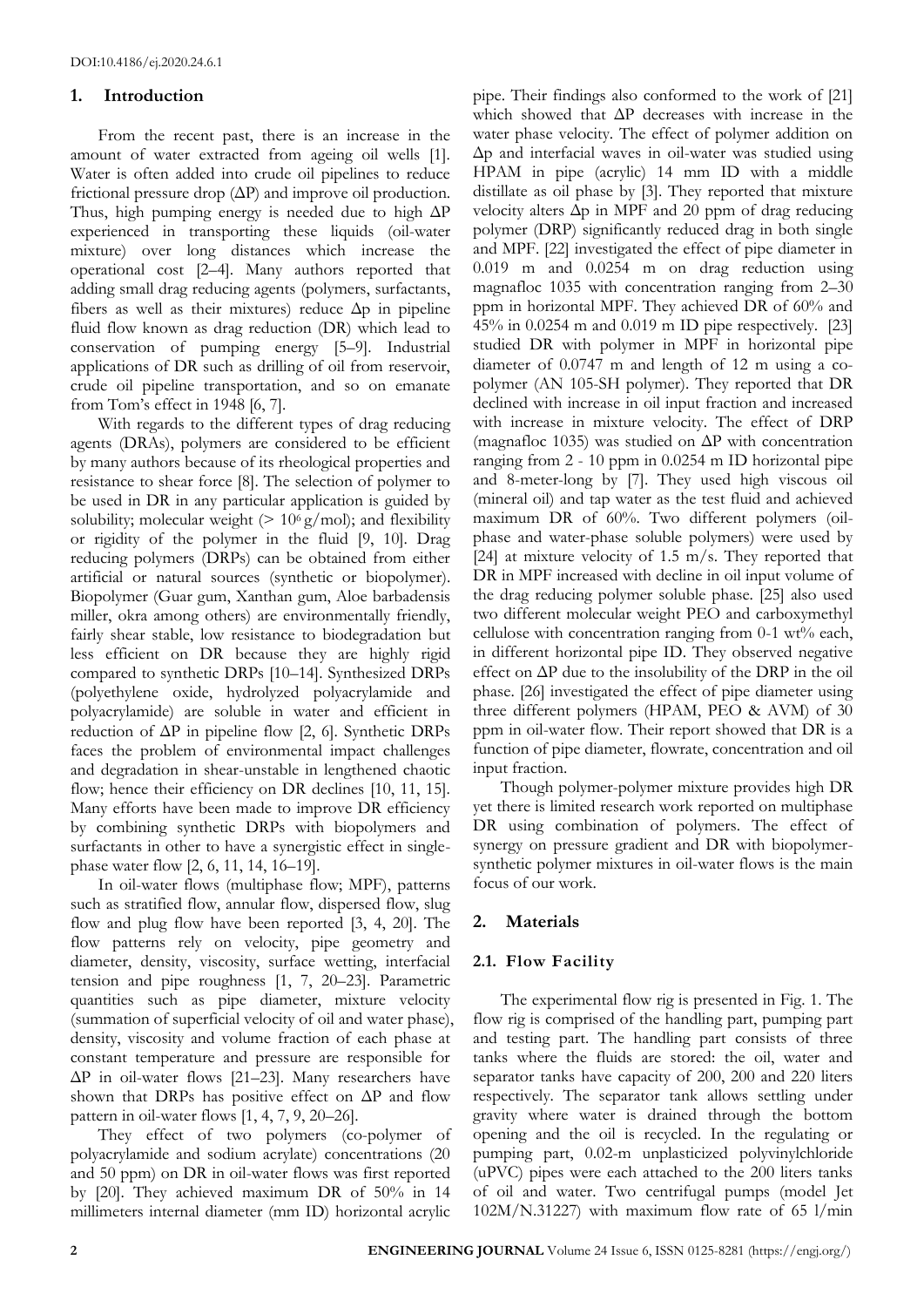were used to circulate each of the test fluids through the test section. The globe valves were used to adjust the flow rates which were measured with variable area flow meters (LZM-20J;  $\pm 2\%$  accuracy), separate for each fluid. The water flow meter has maximum flow rate of 24 GPM or 100 l/min. The flow meter was calibrated before the commencement of experiments. The injection port for the polymer master solution is located by the side of the water pipeline ahead of the Y-junction. The new Era-programmable peristaltic injection pump (model

NE-9000;  $\pm 1\%$  accuracy) was used to inject the polymer mixture master solution into the water-phase. The straight 0.02-m pipe (acrylic) of 140 times the diameter of the pipe (140D) long from the Y-junction to the second pressure port made the test section. The pressure taps were small holes of 1.5 mm ID at the underneath of the acrylic pipe walls at a distance of 140D where fully developed flows are already attained, after the fluid entrance point



Fig. 1. Schematics of experimental setup.

#### **2.2. Polymer Preparation**

The polymers used are partially hydrolysed polyacrylamide, (HPAM,  $10\times10^6$  g/mol, purity > 98%) manufactured by BASF chemicals, polyethylene oxide (PEO, 8×10<sup>6</sup> g/mol purity > 99%) manufactured by Sigma-Aldrich and Aloe Vera mucilage (AVM) extracted from Aloe Vera leaves (AVL) as the biopolymer. All the polymers are water soluble and were used without further purification. The individual polymers solutions were prepared first, before the mixture of polymer solution. A master solution of 2  $\times$  10<sup>3</sup> ppm of the synthetic polymers each were prepared as follows; ten grams (10 g) of each polymer powder were measured using weighing balance (Kerro, BLC 3002) and gently spread over 5 litres of water surface and gently stirred for 2 hours with a mechanical stirrer (Gilverson, L28) at low speed (to avoid degradation of the polymer mixtures) for complete homogenization. The stirred solution was left for 12 hours mostly overnight, to ensure complete dissolution of polymer particles, to form the master solution [27–30].

AVL (ages: 2–3 years, size: 3–4 feet tall, weight: approximately: 1 kg, colour: bright-green) were harvested from a botanical garden and identified at an herbarium as

Aloe barbadensis miller then washed thoroughly. The AVL were then cut vertically on both sides and soaked in water for 10 minutes, to remove the Aloin (an orangeyellow sap) within them. The AVL were then peeled and the mucilage was extracted by scraping and sieving the gel from the AVL [23]. Each AVL contains about 98% water while the remaining 2 % is the AVM by volume, which is equivalent to  $2 \times 10^4$  ppm as the master solution [31–33]. The AVM was utilized immediately after the extraction process due to biodegradation effect which affect the drag reducing properties of the AVM. Two polymer mixture total concentrations (30 ppm and 400 ppm were the optimal concentration obtained from our preliminary experiment of turbulent single-phase water flow) were selected for the preparation of mixture HPAM & AVM and PEO & AVM in this work [2, 6]. The two polymers mixture total concentrations (MTC) were prepared from master solution of  $2\times10^3$  ppm and  $2\times10<sup>4</sup>$  ppm at mixing ratio of 3:1 (1500 ppm  $HPAM/PEO + 500$  ppm AVM for 30 ppm) and 1:19  $(1\times10^3$  ppm HPAM/PEO+1.9×10<sup>4</sup> ppm AVM for 400 ppm) [2, 6].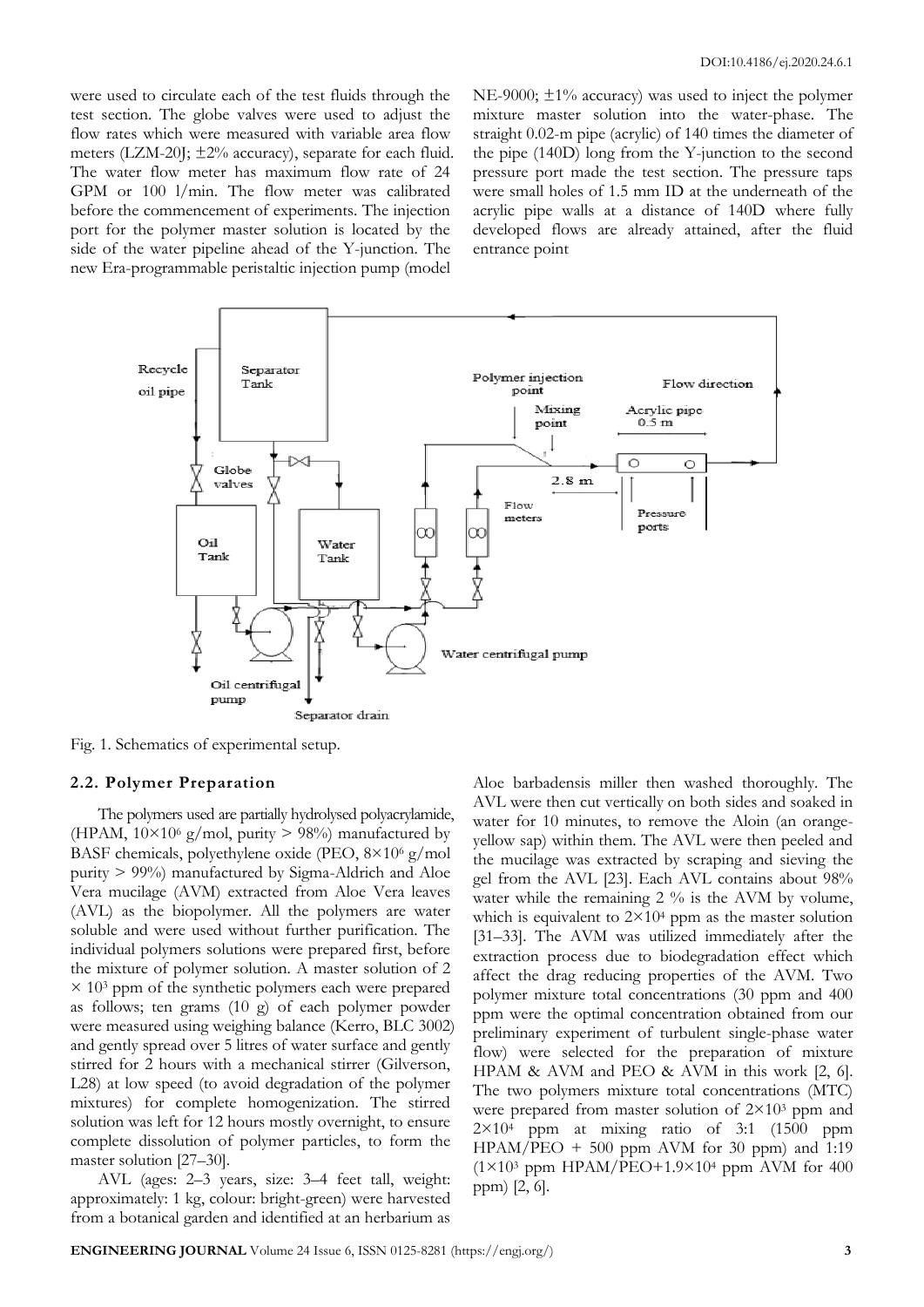Similar procedure was followed for the preparation of 1500 ppm of HPAM/PEO: 9 g of each of the synthetic polymer powder was measured and gently spread over 6 litres of water surface. For preparation of 500 ppm of AVM, 0.25 litres of 2×10<sup>4</sup> ppm of AVM master solution was measured and diluted with 10 litres of water to achieve 500 ppm. Equal volume of 1500 ppm of the HPAM or PEO was mixed with 500 ppm of AVM and stirred for 3 hours and the stirred solution was left for 12 hours to form a master solution of  $2\times10^3$  ppm for the polymer mixtures. For MTC of 400 ppm, the master concentration of  $2 \times 10^4$  ppm at mixing ratio of 1 : 19 was prepared as follows. 5 g of each of the synthetic polymers against 5 litres of water to achieved 1×10<sup>3</sup> ppm. 1 litre of 2×10<sup>4</sup> ppm of AVM master solution was measured and diluted with 0.95 litres of water to achieve  $1.9\times10^4$  ppm. Equal volume of  $1\times10^3$  ppm of the synthetic polymers was mixed with 1.9×10<sup>4</sup> ppm of AVM to form 2×10<sup>4</sup> ppm polymer mixture. The required concentration & flow rate in the water flow line was calculated using Eq. (1).

$$
Q_P = \frac{C_R \times Q_W}{C_M - C_R} \tag{1}
$$

Where;  $Q_P$  is the polymer flow rate (ml/min),  $C_R$  is the required polymer concentration in the test section in the flow facility (ppm),  $Q_W$  is the inlet water flow rate  $(1/\text{min})$ ,  $C_M$  is the polymer master solution concentration (ppm).

#### **3. Methods**

#### **3.1. Experimental Procedure**

In other to ensure accurate delivery of the required amounts of oil  $(\rho_o = 832 \text{ kg/m}^3, \mu_o = 1.7 \text{ cP})$  and water  $(\rho_o = 1000 \text{ kg/m}^3, \mu_o = 0.89 \text{ cP})$  as well as the polymer master solution into the test section, all measuring devices were calibrated before starting the experiment. The experiment was carried out at ambient conditions (25 <sup>o</sup>C, 1 atm), horizontal pipe internal diameter (ID) of 0.02-m and length of 2.8 m (140D). GM510 portable USB Digital LCD differential pressure manometers was used for the pressure drop measurement. Each experimental was rerun three times and the average (with standard deviation less than  $0.5\%$  of the  $\Delta p$  measured before addition and after addition of the DRAs. HPAM, PEO, AVM, HPAM & AVM and PEO & AVM were tested at different oil input volume fraction  $(v_0)$  and mixture Reynolds number (*Remix*; mixture velocity, *Umix*). The Remix was obtained from the summation of the water phase Reynolds number (Wp-Re) and that of the oil phase (Op-Re), at different superficial velocities of oil  $(U_{so})$  and water-phase  $(U_{sw})$ . The MTC of 30 ppm (HPAM & PEO) and 400 ppm (AVM) were tested at Reynolds number of 37773. The various proportion of

the oil input fractions were 0, 0.25, 0.50, 0.75 and 1. The *Re<sub>mix</sub>*, *U<sub>mix</sub>*, superficial velocity and **ν**<sub>ο</sub> was calculated from the equation below.

$$
Re_{mix} = \frac{\rho_w \times \text{Unix} \times \text{D}}{\mu_w} \tag{2}
$$

$$
U_{mix} = Usw + Uso \tag{3}
$$

$$
U_{sw} = \frac{Qw}{A} \tag{4}
$$

$$
U_{so} = \frac{Qo}{A} \tag{5}
$$

$$
\nu_o = \frac{Qo}{Qo + Qw} \times 100\%
$$
 (6)

$$
\nu_w + \nu_o = 1 \tag{7}
$$

Where  $Re_{mix}$  is the mixture Reynolds number,  $\rho_w$  and  $\mu_w$  are the density and viscosity of the water phase,  $U_{mix}$  is the oil-water mixture velocity,  $U_{sw}$  and  $U_{so}$  are the superficial velocities of water and oil,  $Qw$  and  $Qo$  are the flow rate of water and oil and  $v_w$  and  $v_o$  are the input volume fraction of water and oil. The pressure drop was recorded and used for calculation of drag reduction, defined by Eq. (8):

$$
DR = \frac{\Delta P_{WODRA} - \Delta P_{DRA}}{\Delta P_{WODRA}} \times 100\%.
$$
 (8)

#### **4. Results and Discussion**

The values of pressure gradient and DR are computed using the ΔP of the fluid without and with drag reducing agents at different Re,  $Re<sub>mix</sub>$  and  $v<sub>o</sub>$  in both single-phase water and oil-water flows (multiphase flow).

#### **4.1. Drag-reduced Pressure Gradient in Singlephase Water Experiments**

The pressure gradient of single-phase water flow in 0.02-m pipe diameter before and after adding HPAM, PEO, AVM, HPAM & AVM and PEO & AVM at different Re and concentration of 30 ppm was presented in Fig. 2. The results showed decrease in pressure drop  $(\Delta P)$  as the Re increased for the various DRPs. It can be seen that little or no appreciable reduction in ΔP for the AVM at 30 ppm due to lower concentration because biopolymers are highly rigid or less flexible, which make them less efficient in DR compare to the synthetic polymers. The polymer mixture showed high reduction in  $\Delta P$  than each of the polymer at the same concentration due to the improvement in the rigidity of the biopolymer and molecules present in the mixture. The results obtained are in agreement with the work of [2, 6, 17, 18].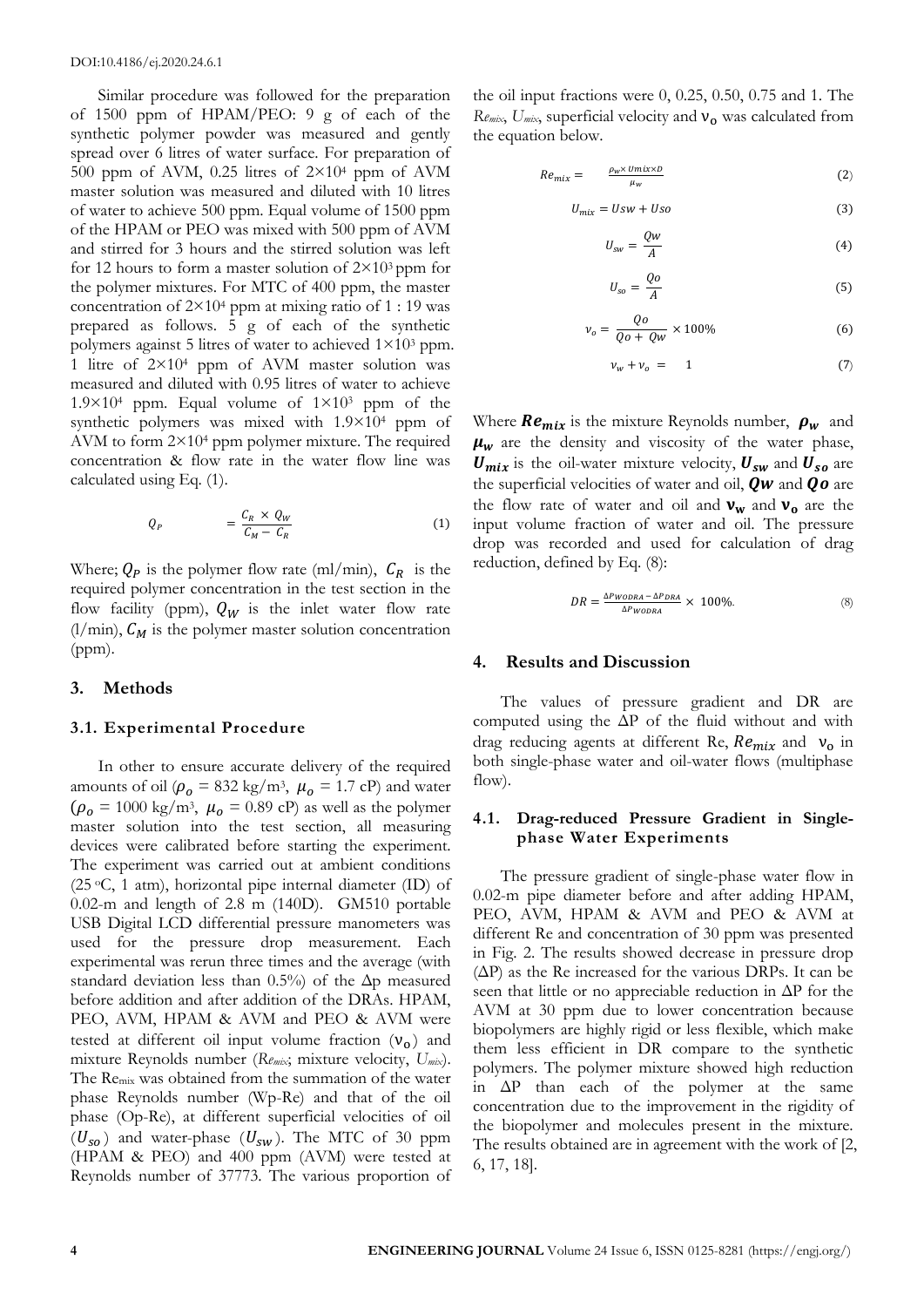

Fig. 2. Pressure gradient against Re of single-phase water flow before and after adding 30 ppm of DRPs in 0.02-m pipe diameter.



Fig. 3. Pressure gradient against oil-phase Reynolds number (Op-Re) of oil-water flow before and after adding 30 ppm and 400 ppm of DRPs in 0.02-m pipe diameter at  $vo = 0.25$ .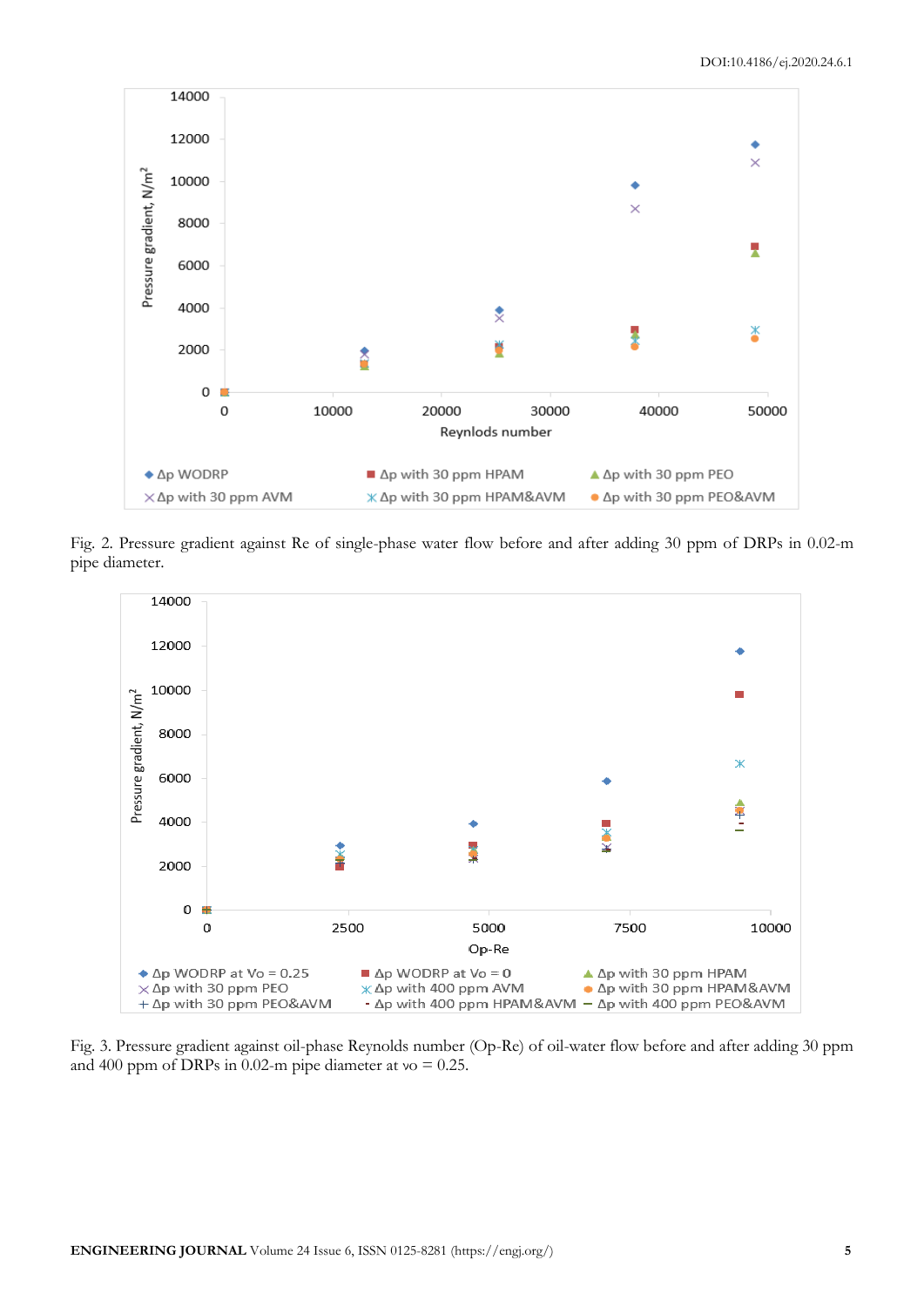

Fig. 4. Pressure gradient against oil-phase Reynolds number (Op-Re) of oil-water flow before and after adding 30 ppm and 400 ppm of DRPs in 0.02-m pipe diameter at  $v = 0.5$ .



Fig. 5. Pressure gradient against oil-phase Reynolds number (Op-Re) of oil-water flow before and after adding 30 ppm and 400 ppm of DRPs in 0.02-m pipe diameter at  $vo = 0.75$ .

## **4.2. Pressure Gradient in Multiphase Flow Experiments**

The pressure gradient in multiphase flow in 0.02-m pipe diameter before and after adding HPAM, PEO, AVM, HPAM & AVM and PEO & AVM at different Op-Re, Re\_mix, νo and MTC of 30 and 400 ppm are

shown in Figs. 3–5. Figure 3 shows increase in pressure drop in the water-phase before adding drag reducing polymers (DRPs) and oil-phase (νo  $= 0$ ) due to increase in propagation of the eddies (turbulence) as a result of increase in Re. This result to chaotic motion of the liquid which dissipate energy provided by pumps in moving the liquid. High ΔP was seen at νo = 0.25 before adding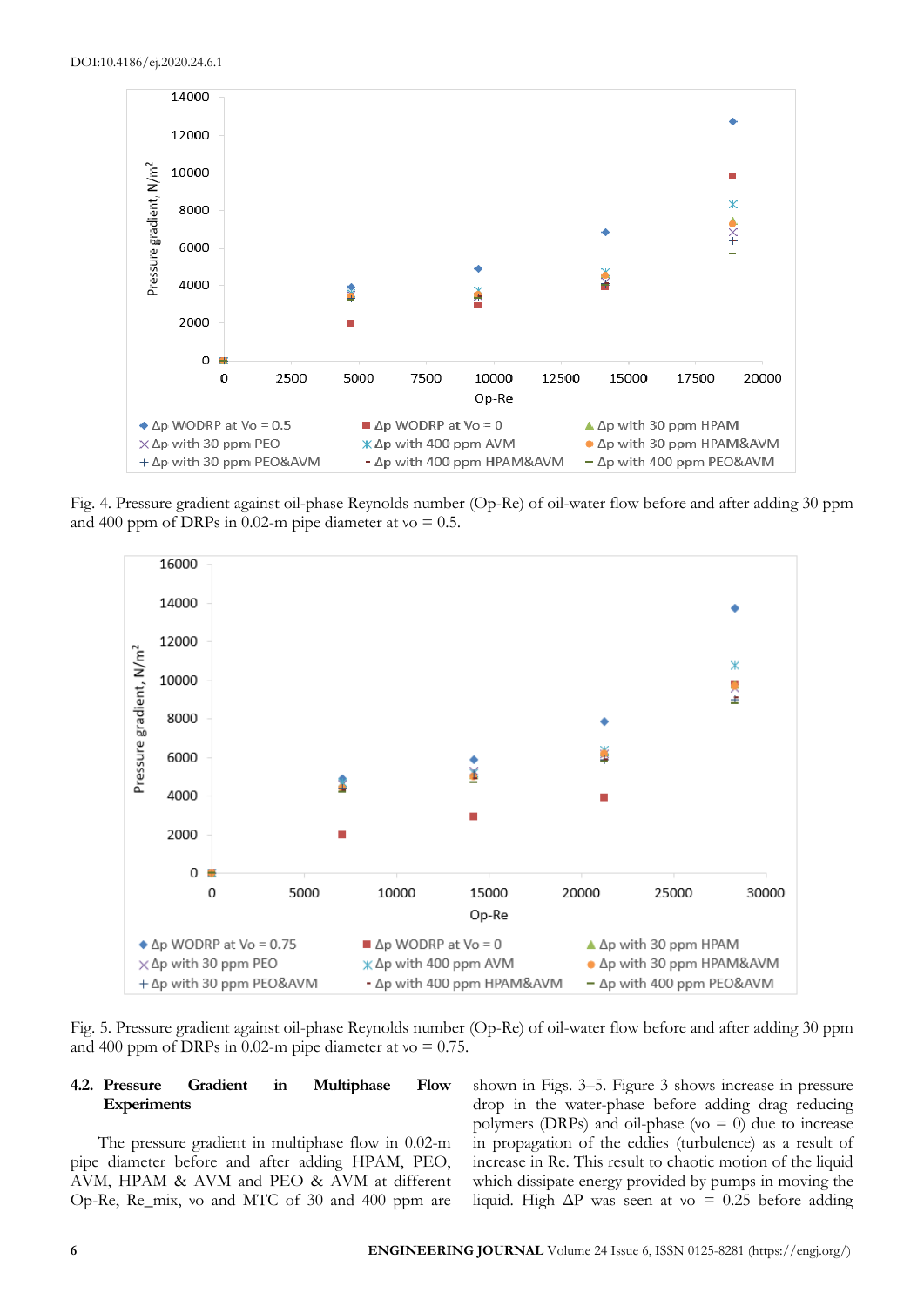DRPs owing to increase in the oil-phase Re and probably the weight exerted on the water by the oil-phase. It can be seen that appreciable reduction in pressure drop was observed after adding the DRPs because they help to suppress the formation and propagation of the eddies which allow the pump energy to be utilize by the fluid. The polymer mixture showed high reduction in  $\Delta P$  than each of the polymer at the same concentration due to the interaction of both polymer molecules present in the mixture. The results obtained are in conformity with previous reports [6, 34, 35].

In addition, the ΔP increased with increase in oil input volume fraction from 0.5 to 0.75 (νo  $= 0.5$  and νo = 0.75) before adding DRPs, as the Op-Re increased in Figs. 4 and 5. Owing to the fact that all the DRPs used in this work only dissolve in water as such increase in Op-Re led to decrease in the Wp-Re and vice versa. The decrease in the Wp-Re reduces the stretching of the DRPs in the buffer region of the turbulent flow thereby reducing their efficiency in ΔP reduction. Similarly, appreciable reduction in ΔP was observed after adding the DRPs in Figs. 4 and 5 and the polymer mixture show high reduction in ΔP than each of the polymer at the same concentration. The results obtained are in agreement with other previous findings [1, 7, 20].

#### **4.3. Drag reduction in multiphase flow experiments**

The DR of the DRPs (HPAM, PEO, AVM, HPAM & AVM and PEO & AVM) in multiphase flow at different vo and  $Re_{mix}$  and MTC of 30 ppm and 400 ppm was presented in Figs. 6–8. The results show decrease in DR as the oil input volume progresses leading to decrease in mixture Reynolds number. The increase in oil input into the system reduces the Wp-Re for a fixed Re because larger volume of the pipe was occupied by the oil-phase which has higher viscosity. The DRPs used does not show any significant DR in the oilphase and this leads to decrease in DR. It can be seen that DR achieved by polymer mixture was higher than when each DRP is used at the same  $Re_{mix}$ ,  $v_0$  and concentration. The maximum DR achieved by polymer mixture were 62% & 67% for HPAM & AVM at MTC of 30 & 400 ppm; 63% & 68% for PEO & AVM at MTC of 30 & 400 ppm at  $\vee$  = 25%. The combined effect of the polymer molecules presence in the mixtures and improvement in flexibility of the AVM could possibly cause high DR effectiveness by the polymer mixtures observed in the oil-water flows and corroborates some previously reported works [12, 29].



Fig. 6. Drag reduction against νo for HPAM, AVM and HPAM & AVM at 30 ppm and different mixture Reynolds number ( $Re_{mix}$ ) in 0.02-m pipe diameter.

#### **5. Conclusions**

From the experimental results obtained, the following conclusions can be summarized:

I. DR obtained by polymer mixture was higher than that of each of the polymer solution alone due to synergistic effect of both polymer molecules.

II. DR decreased with increase in  $\delta_0$  due to decrease in the Usw of the water phase.

III. No significant DR observed at 100% oil input volume fraction due to the fact that DRAs used were only soluble in the water-phase.

#### **Acknowledgement**

The authors would like to thank the members of the Multiphase Flow and Separation Systems Research Group of the Ahmadu Bello University, Zaria, for their moral and technical support.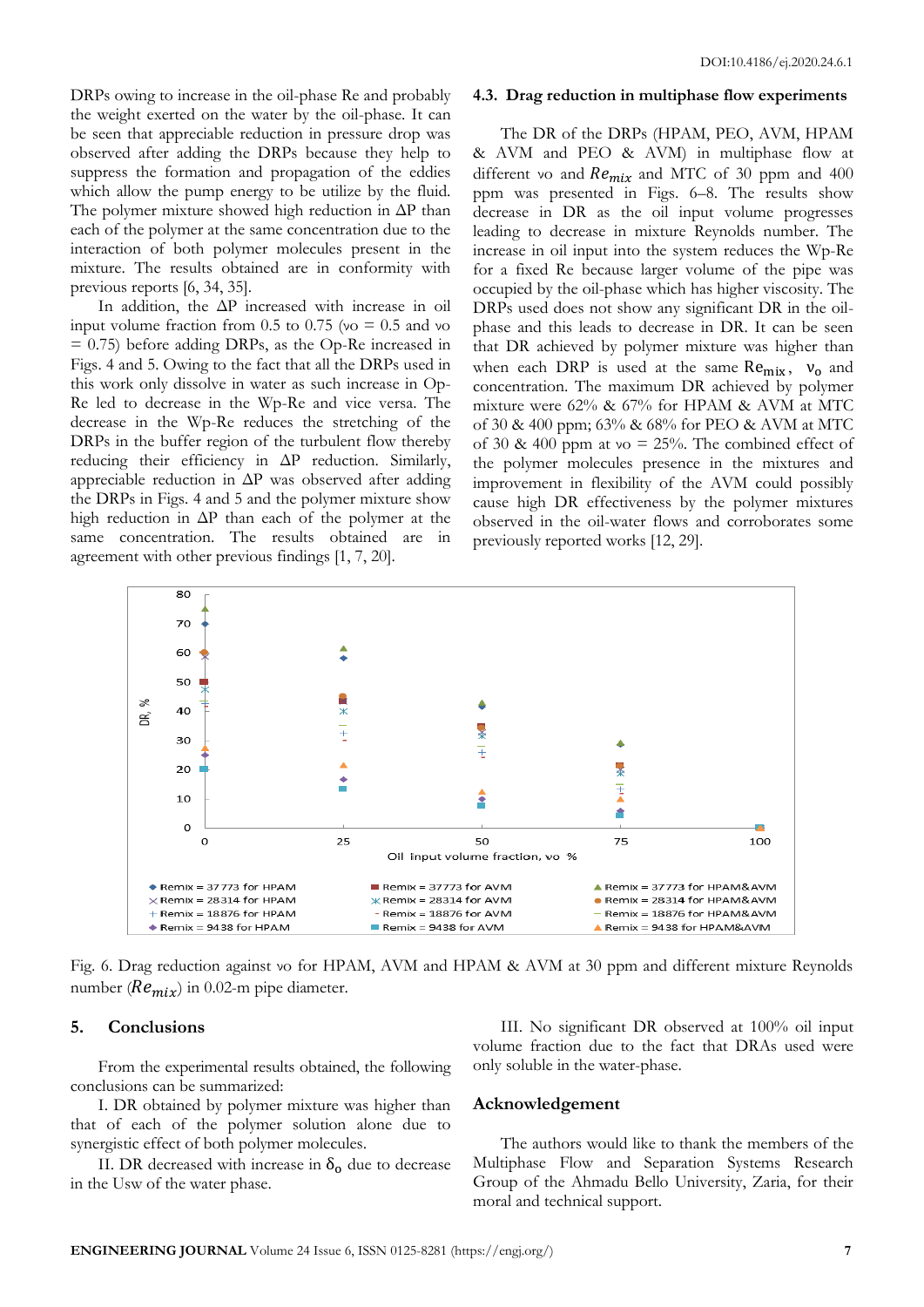

Fig. 7. Drag reduction against νo for PEO, AVM and PEO & AVM at 30 ppm and different mixture Reynolds number ( $Re_{mix}$ ) in 0.02-m pipe diameter.



Fig. 8. Drag reduction against νo for HPAM, AVM and HPAM & AVM at 400 ppm and different mixture Reynolds number ( $Re_{mix}$ ) in 0.02-m pipe diameter.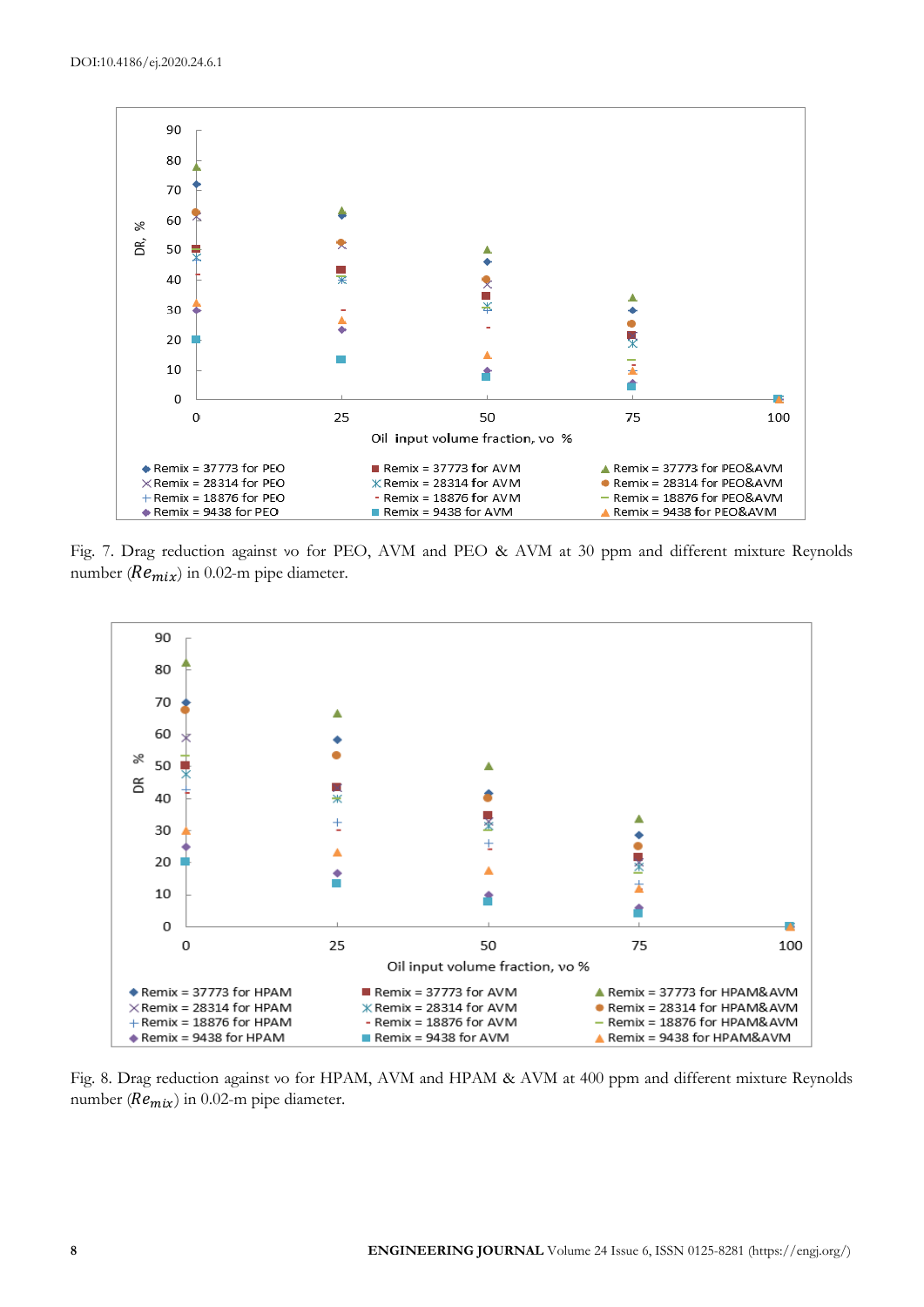

Fig. 9. Drag reduction against νo for PEO, AVM and PEO & AVM at 400 ppm and different mixture Reynolds number ( $Re_{mix}$ ) in 0.02-m pipe diameter.

#### **References**

- [1] L. C. Edomwonyi-Otu, M. Chinaud, and P. Angeli, "Effect of drag reducing polymer on horizontal liquid-liquid flows," *Experimental Thermal and Fluid Science*, pp. 164–174, 2015.
- [2] M. M. Gimba, L. C. Edomwonyi-Otu, A. Abubakar, and N. Yusuf, "Synergistic effect of natural and synthetic polymers as drag reducing agents in single phase water flow," *Nigerian Journal of Materials Science and Engineering (NJMSE)*, vol. 7, pp. 16–21, 2017.
- [3] L. C. Edomwonyi-Otu and P. Angeli, "Effects of polymer addition on pressure drop and interfacial waves in horizontal oil-water flows," *Petroleum Technology Development Journal*, vol. 2, pp. 41–48, 2014.
- [4] A. Al-Sarkhi, "Drag reduction with polymers in gas–liquid/liquid–liquid flows in pipes: a literature review," *Journal of Natural Gas Science and Engineering*, vol. 2, pp. 41–48, 2010.
- [5] A. Gyr and H. W. Bewersdorff, *Drag reduction of turbulent flows by additives*—*Fluid Mechanics and Its Applications*, 2011.
- [6] M. M. Gimba, L. C. Edomwonyi-Otu, A. Abubakar, and N. Yusuf, "Synergistic effect of polymerpolymer mixtures as drag reducing agents in turbulent water flows," *Research Journal of Engineering and Environmental Sciences (RJEES)*, vol. 3, pp. 560– 570, 2018.
- [7] N. Yusuf, T. Al-Wahaibi, Y. Al-Wahaibi, A. Al-Ajmi, A. R. Al-Hashmi, A. S. Olawale, and I. A.

Mohammed, "Experimental study on the effect of drag reducing polymer on flow patterns and drag reduction in a horizontal oil–water flow," *International Journal of Heat and Fluid Flow*, vol. 37, pp. 74–80, 2012.

- [8] S. S. Salehudin and S. Ridha, "Coconut residue as biopolymer drag reducer agent in water injection system," *International Journal of Applied Engineering Research*, vol. 11, pp. 8037–8040, 2016.
- [9] L. C. Edomwonyi-Otu and P. Angeli, "Separated oil-water flows with drag reducing polymers," *Experimental Thermal and Fluid Science Journal*, vol. 102, pp. 467-478, 2019.
- [10] H. A. Abdulbari, A. Shabirin, and H. N. Abdurrahman, "Bio-polymers for improving liquid flow in pipelines," *Journal of Industrial and Engineering Chemistry*, vol. 20, pp. 1157–1170, 2014.
- [11] S. R. Deshmukh and R. P. Singh, "Drag reduction" characteristics of graft copolymers of xanthan gum and polyacrylamide," *Journal of Applied Polymer Science*., vol. 32, pp. 6163–6176, 1986.
- [12] L. C. Edomwonyi-Otu, M. Simeoni, P. Angeli and M. Campolo, "Synergistic effect of drag reducing agents in pipes of different diameters," *Nigerian Journal of Engineering*, vol. 22, pp. 1–5, 2016.
- [13] A. H. Nour, K. Nuraffini, and A. S. Hayder, "Grafted natural polymer as new drag reducing agent: An experimental approach," *Chemical Industry and Chemical Engineering Quarterly,* vol. 18, pp. 361–71, 2012.